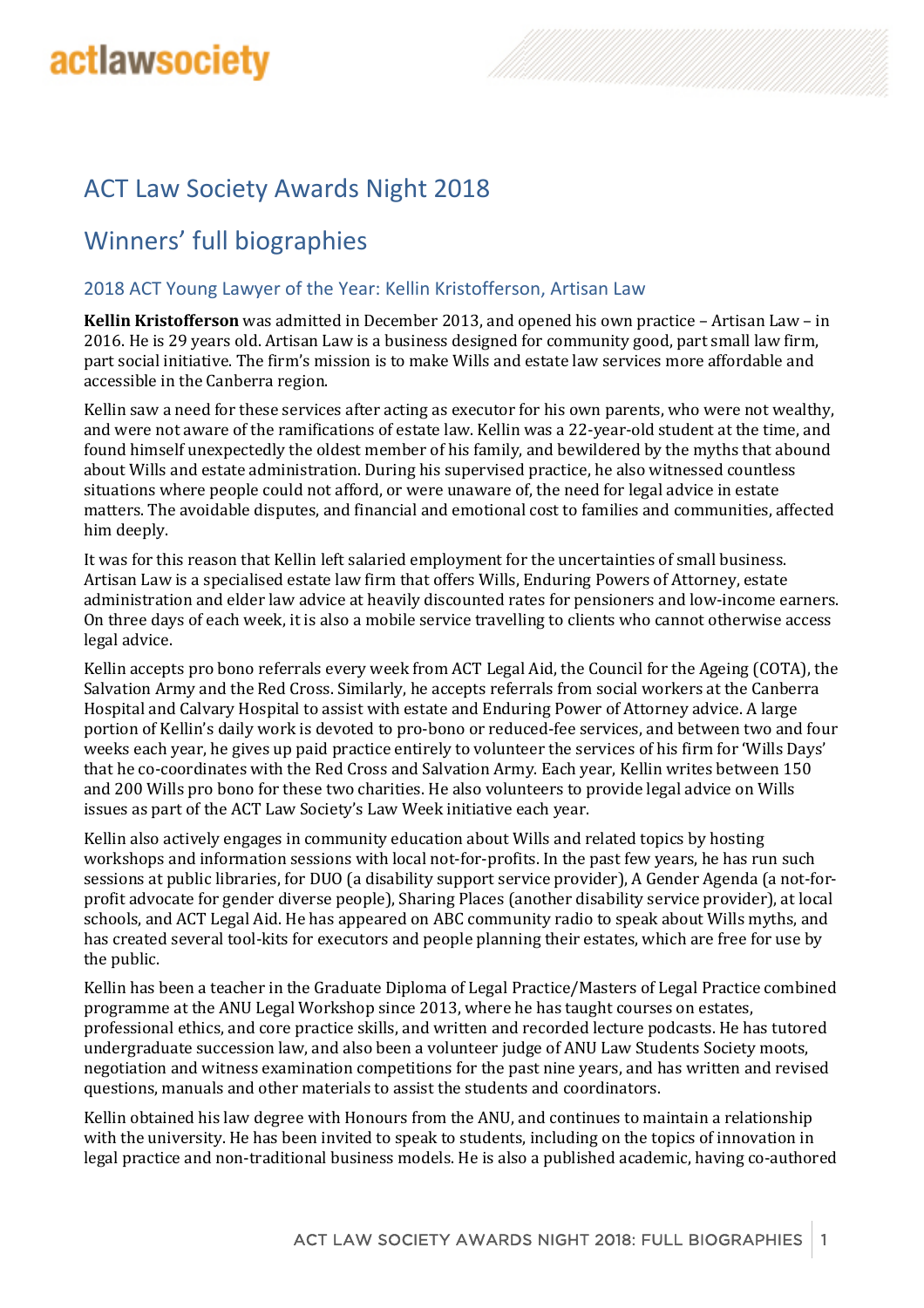a chapter in *The Public Law of Gender*, published by Cambridge University. In 2013, he received a high distinction for his thesis on the social implications of life and indefinite sentencing.

In addition to his ongoing support of the Canberra branches of the Red Cross and Salvation Army each year, since early 2017 Kellin has sat on the board of directors for Sharing Places, which is a disability support provide for adults living with severe and complex disabilities.

Kellin is to be commended for his dedication and long hours spent managing his practice for the good of the community, volunteering the bulk of his limited personal time without expectation of recognition or reward.

## 2018 ACT Young Lawyer of the Year: Georgina McKay, Department of Foreign Affairs & **Trade**

Georgina has made a significant contribution to the legal profession in her short time as a lawyer after being admitted in 2014.

Georgina is currently a Legal Officer in the Transnational Crime Section of DFAT's Legal Division. In her almost three years with the Department, she has worked on high-profile and topical legal challenges facing the Department and the government broadly. These include the assertion of foreign state immunity on behalf of several Commonwealth agencies in foreign courts (a niche and highly specialised area of law), the coordination of sensitive and complex surrogacy matters that engage internal client areas in Australia and overseas (including consular, passport and bilateral desks), and the handling of complex complaints before the Australian Human Rights Commission.

She has advocated for cultural change within DFAT's legal areas, carrying forward the Secretary's 'Women in Leadership' strategy by organising inclusive leadership training for all legal staff. She has also facilitated the in-house counsel team's engagement with the local and broader legal community, including coordinating the Department's Women Lawyers' Association Corporate Membership, and promoting a culture of pro bono work and legal volunteering, which is new to DFAT.

She has initiated a number of enduring legal advices that are now on the Department's intranet, which assist internal clients manage low risk legal issues, and devised knowledge management tools in an environment of high internal churn (including through the development of 'induction guides' on complex areas of law). She has also actively mentored junior staff and new recruits.

Georgina's passion for supporting women in the law and promoting gender equality within the legal profession and the broader community is exceptional.

She is an active member of the Women Lawyers Association of the ACT (WLA ACT). Georgina has been a committee member of WLA ACT since 2014, first serving as Membership Officer for two years, and then as Vice President from 2016 topresent. She is also Chair of the WLA ACT Awards Subcommittee.

She coordinated WLA ACT's introduction of barrister jackets for pregnant women. These adjustable jackets will be available shortly to barristers when pregnant, enabling them to continue appearances in comfortable clothing.

Under Georgina's recommendation, WLA ACT will be publishing a newsletter dedicated to breaking down the barriers that women face in becoming barristers. Georgina is also working with the WLA ACT committee to develop a scholarship for ACT women to attend the bar readers course. The costs of attending the course are significant, particularly as the course is located in Sydney, and as such, can be a prohibitive factor for women looking to pursue a career as a barrister. The scholarship will significantly reduce the financial burden and encourage more women to the bar.

Georgina is a regular volunteer at the Women's Legal Centre, working on the Centre's advice line to provide free legal advice in the areas of employment and discrimination law, family law, and family violence. The clients Georgina assists are often vulnerable and at a very stressful and emotional point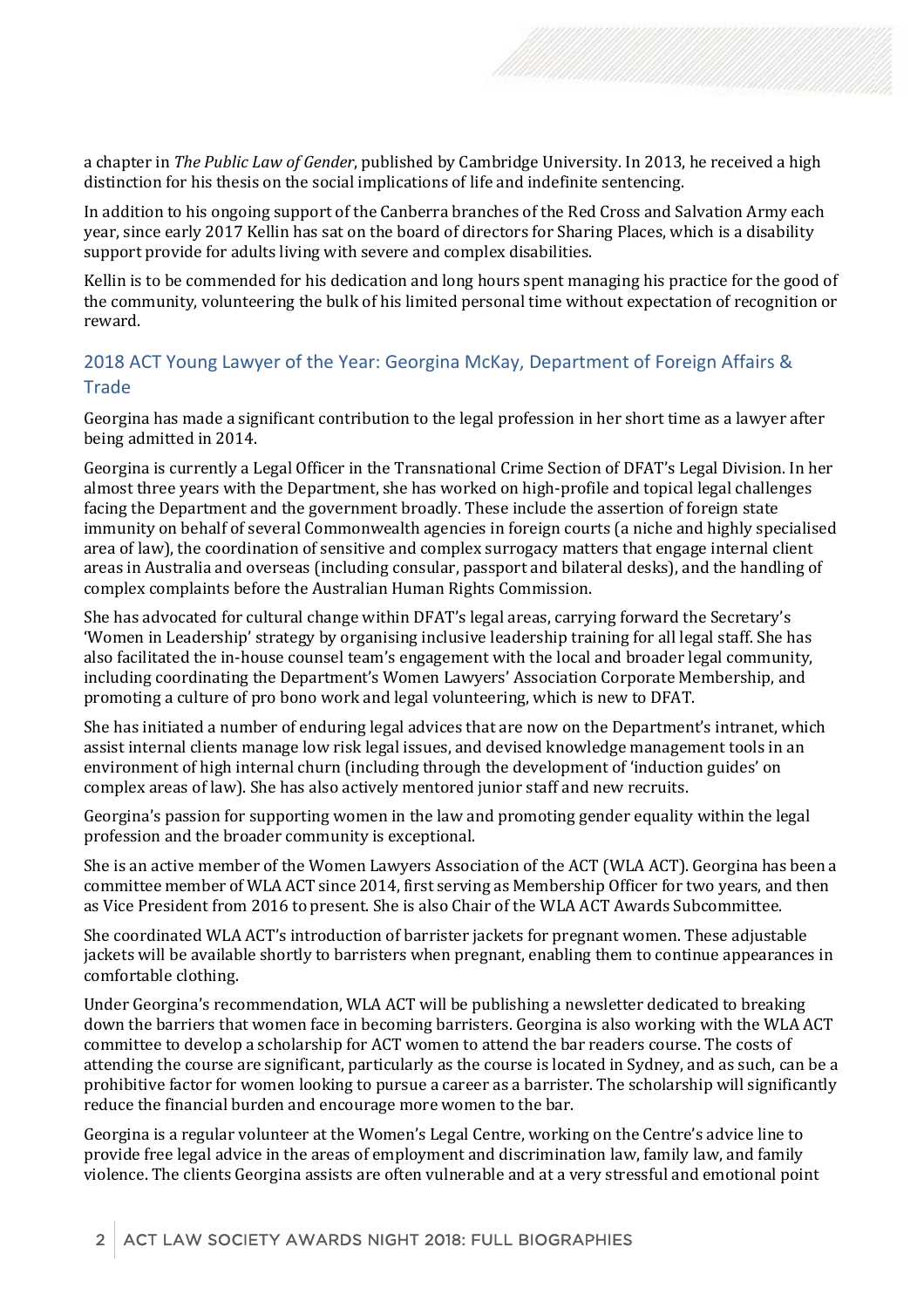on their lives, and she approaches them with empathy and understanding, taking all steps to ensure the women receive timely and appropriate legal advice.

Georgina has also shown her commitment to diversity in the legal profession through her membership of the Reconciliation Action Plan Working Group of the ACT Law Society and the body that oversees it, the Inclusion and Diversity Committee.

Georgina also provides guidance to junior members of the Canberra legal community. She has participated in both the ANU Women In Law Organisation mentoring program and University of Canberra Women Lawyers Mentoring Program since their inception.

Georgina also volunteers her time outside of the legal community. She has hosted a meal through the Welcome Dinner Project, which connects newly arrived Australians with established Australians over dinner conversation in the comfort of their own home. She has also volunteered with SHINE for kids at the Alexander Maconochie Centre, supporting children with a parent in the criminal justice system.

#### 2018 Pro Bono Service Award: Clayton Utz pro bono partner Jennifer Wyborn

Jennifer is a Workplace Relations, Employment and Safety Partner in the Clayton Utz Canberra office. She has overseen a number of significant pro bono matters and is particularly passionate about matters that involve questions about the management of domestic violence in the workplace.

Jennifer has been the Partner leading the Pro Bono practice in Canberra since 2016. The team have made an exceptional contribution to the ACT community through their pro bono work for the Women's Legal Centre (WLC) and Canberra Community Law (CCL), and are passionate supporters and advocates for the community legal sector more broadly.

The pro bono work provided by Jennifer and her team has significantly increased the services these community legal centres are able to provide for socially or economically disadvantaged people in the ACT and advanced access to justice for women in Canberra.

Jennifer's team provide extended, reliable and expert pro bono services to a significant number of WLC and CCL's clients on a pro bono basis. They have run complex Federal Court matters and test cases on behalf of people who would otherwise go without representation. They treat these matters with as much respect and commitment as their private clients.

The team also manages Victims of Crime applications for WLC's clients, giving women dignity and a voice in the criminal justice system.

Jennifer has introduced an innovative reverse secondment arrangement with the WLC, where one of their staff is embedded one day a fortnight with the Clayton Utz team, gaining access to expert guidance and strategic advice on WLC cases. This professional development has been invaluable to increasing the skill and capacity at WLC. Jennifer and her staff also deliver free training for community legal sector workers in areas such as discrimination and employment law, providing access to professional development opportunities otherwise outside the budgetary limitations of the sector.

This approach has the effect of magnifying Clayton Utz's pro bono investment in the WLC. Instead of using their time to see what could only be a limited number of clients, they have upskilled WLC staff, which has greatly improved the quality and extent of services WLC are able to provide to clients. In this way, their support has advanced access to justice for all clients of WLC instead of just a limited few.

Jennifer sits on the Board of the Clayton Utz Foundation, which supports pro bono clients through a grants process, such as the grant which provides funding support to the Canberra Community Law's Socio-Legal Practice Clinic. This funding was critical to getting the Clinic pilot up and running in 2015, and they have continued to financially support the Clinic in the 2016 and 2017 financial years. This service allows CCL to take on the most difficult cases and thereby reduce homelessness in the ACT, particularly for women and children who have experienced family violence.